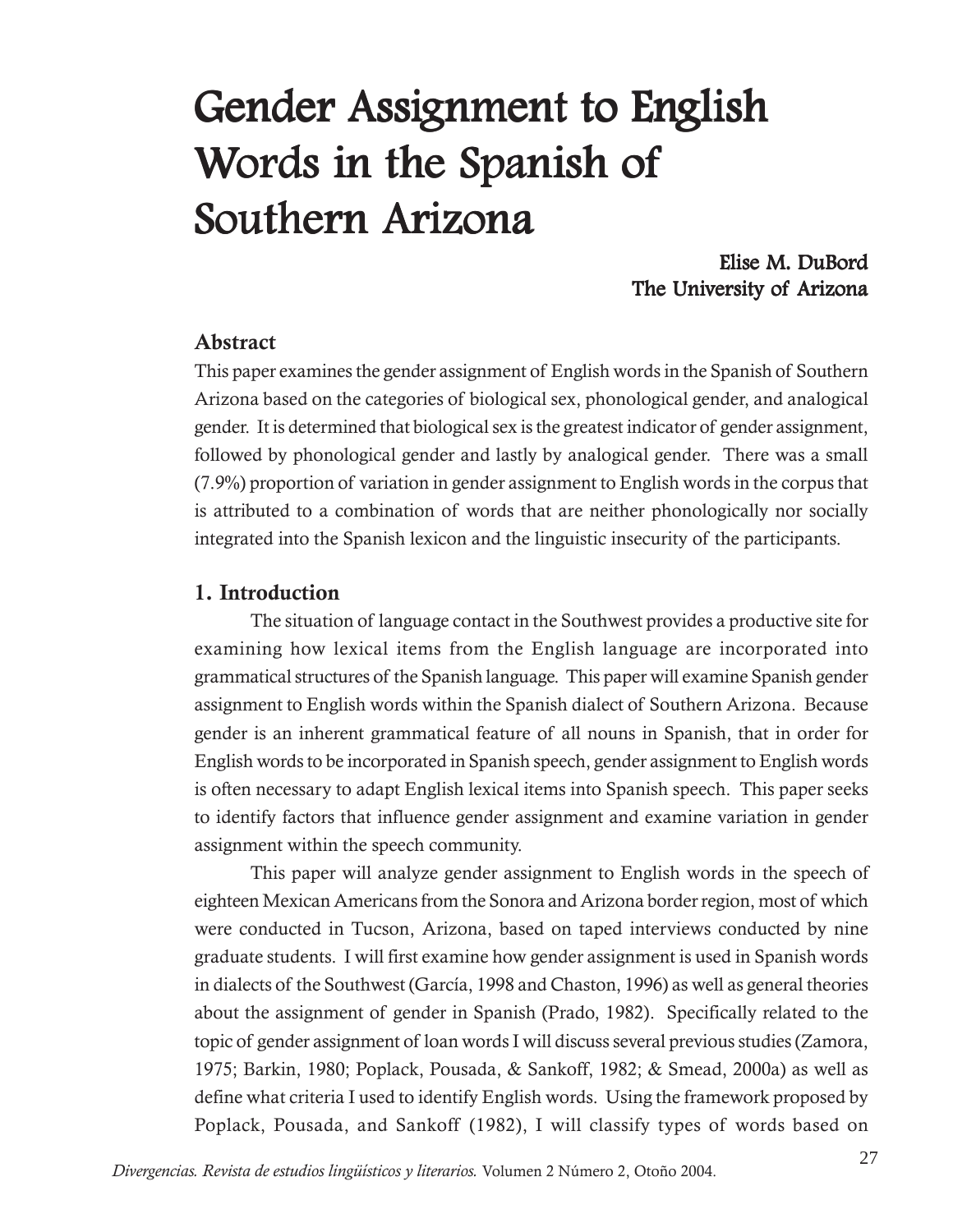physiological sex, phonological gender, and analogical gender.

Based on previous studies of gender assignment to loans, I expect to find that gender assignment of English words will be consistent for repetitions of the same words throughout the corpus as suggested by Poplack, Pousada, and Sankoff (1982) due to uniformity within the speech community. Based on Poplack et al. (1982), Smead (2000a), Barkin (1980), García (1998), and Chaston (1996), I expect to find that gender will be consistent with the biological sex of the noun in animate objects and for non-biologically based gender assignments there will likely be a greater correlation between gender assignment and phonological gender than analogical gender.

### **2. Gender in Southwest Spanish**

In a study not unlike the current project, García (1998) examined gender markings in Spanish based on eleven interviews of bilingual Spanish speakers from South Texas, for whom Spanish was their home language although it may have not been their dominant language at the time of the interview. Interviewers were both native and non-native Spanish speakers and students at the University of Texas at San Antonio. The noun phrase was the unit of analysis, counting only tokens that were marked by determiners or modifiers that signaled gender. García found highly traditional gender agreement with 96% for feminine noun phrases and 94% for masculine noun phrases. This study responds to the claim that Spanish in the Southwest is going through a process of simplification that could lead to random gender assignment or the overgeneralization of one gender. García demonstrates that in fluent speakers of this dialect of Southwest Spanish, gender assignment has remained highly traditional.

Chaston (1996) also examines gender agreement in the Spanish of Texas in bilingual university students, finding that traditional gender assignment in Spanish is more probable in those that speak Spanish with their parents. The study found 96% standard agreement for masculine nouns and 89% for feminine nouns, yet standard agreement for individual participants varied from 75% to 100%. Chaston's study proposes a continuum of gender agreement based on the participants' use of Spanish or English at home. He also suggests that words assigned non-traditional gender markers were likely learned outside of the home environment and likely to be English cognates (i.e. *canal, elecciones*). Also included in Chaston's study is the observation that in the 42 instances of code switching that appeared with a Spanish article, 40 were assigned masculine gender. Chaston suggests that these results could be due to a tendency to use the masculine when unsure of the assigned gender or a tendency to use the masculine with English words or new cognates. Based on García (1998) and Chaston (1996) we can conclude that gender agreement in Southwest Spanish continues to follow traditional patterns, yet individuals who use less Spanish in the home tend to employ greater non-standard gender assignment.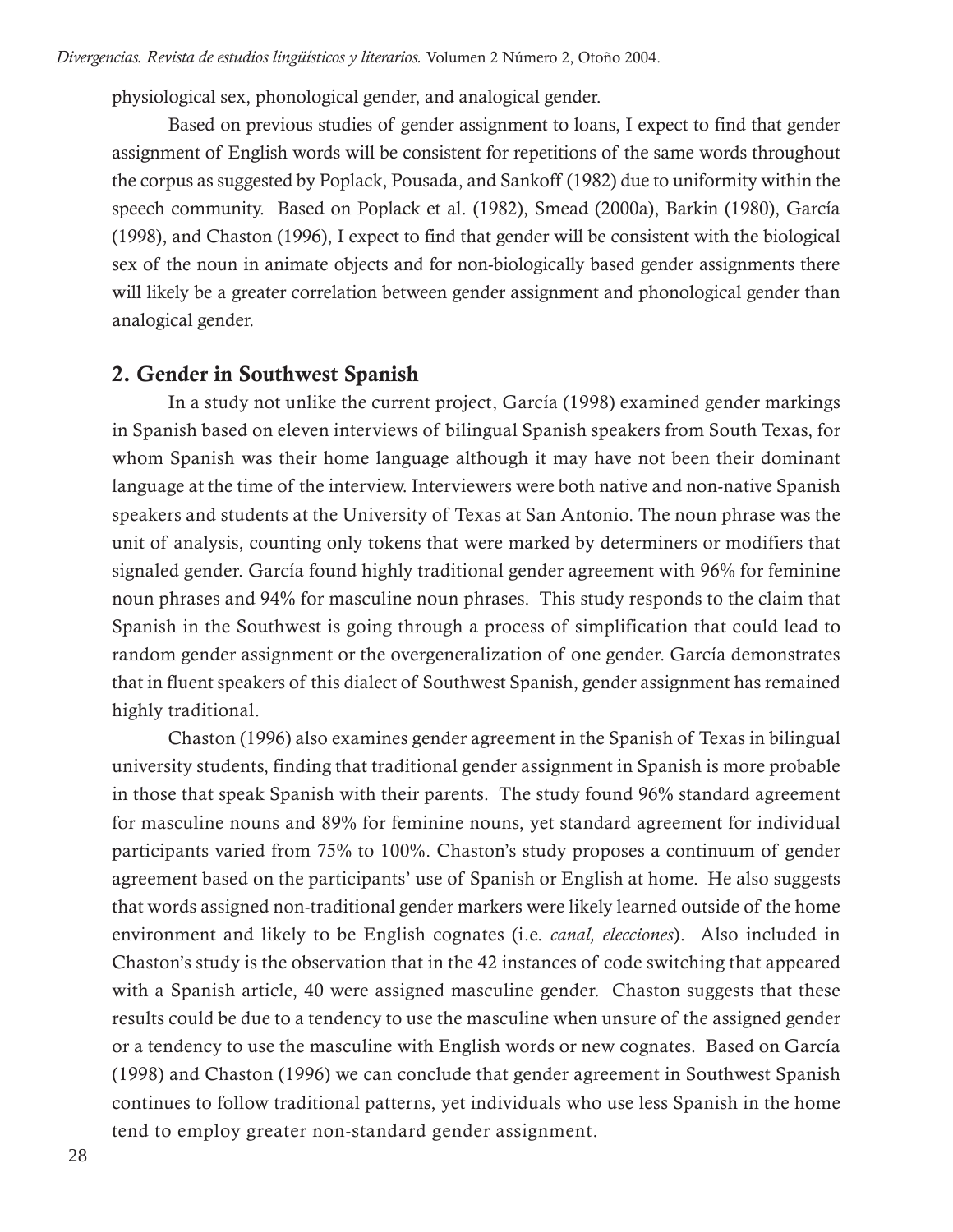# **3. Previous Studies on Gender Assignment of Loanwords**

In an early study of gender assignment to loanword, Zamora (1975) surveyed Puerto Rican bilinguals on the gender assignment of both commonly used English loans and words that are not integrated loans in the Puerto Rican dialect. Despite the fact that Zamora's method was very artificial in its elicitation (participants were asked to use words in a sentence and then explain why they chose a particular gender), he concluded that the semantic translation of the loan determined gender more frequently than the phonological shape. Zamora's study is problematic because it does not account for gender assignment where semantic gender and phonological gender overlap. Zamora also suggests that gender assignment varies according to education as a reflection of whether loans are acquired orally or through written text because of its effect on the phonological shape of the loan word (i.e. *freezer* vs. *frisa*).

Barkin's (1980) study of gender assignment in loanwords is another early study of English loanwords in the Spanish language. She uses Haugen's distinction of unassimilated, partly assimilated, and wholly assimilated to classify loanwords. She proposes that with loanwords in Spanish, gender becomes an "optional category to be used or eliminated at will, for no apparent reason" (106). Barkin seems to express disapproval of the use of loanwords because it indicates a lack of control over language usage. She explains that people with more monolingual contacts use fewer loanwords and the words they do use are more wholly assimilated. She also asserts that those speakers are more "conscious of gender as a category" (107). Barkin's explanation of gender assignment of loan words seems to leave assignment to chance in unassimilated words and suggests that gender becomes an optional category as speakers increase the quantity of loanword and as their level of phonological integration decreases.

Prado (1982) explains through his non-empirical analysis of gender assignment to loanwords in Spanish that the masculine is almost always assigned to words that originate from non-Romance languages (i.e. English). The few exceptions he cites are loanwords that have both masculine and feminine forms (i.e. *la troca* and *el troque*). Prado explains that because the feminine gender serves as the marked form in Spanish (and he argues in all other Romance languages), the masculine is the unmarked or more neutral form.

In a comprehensive study of gender assignment to English loanwords, Poplack et al. (1982) examine gender assignment of English loans in both Puerto Rican Spanish (in New York) and Montreal French. They examine Puerto Rican parents with their children to test for generational differences based on 300 hours of taped speech of 16 informants. The Montreal data was based on a computerized corpus of 120 speakers. The study was limited to single word loans, a distinction that is perhaps overly limited in its definition of loanwords. Their results demonstrate that the phonology of the loanword is more significant in determining gender in Puerto Rican Spanish than in Montreal French, which reflects monolingual language patterns. In both instances assignment is generally uniform across the speech community. The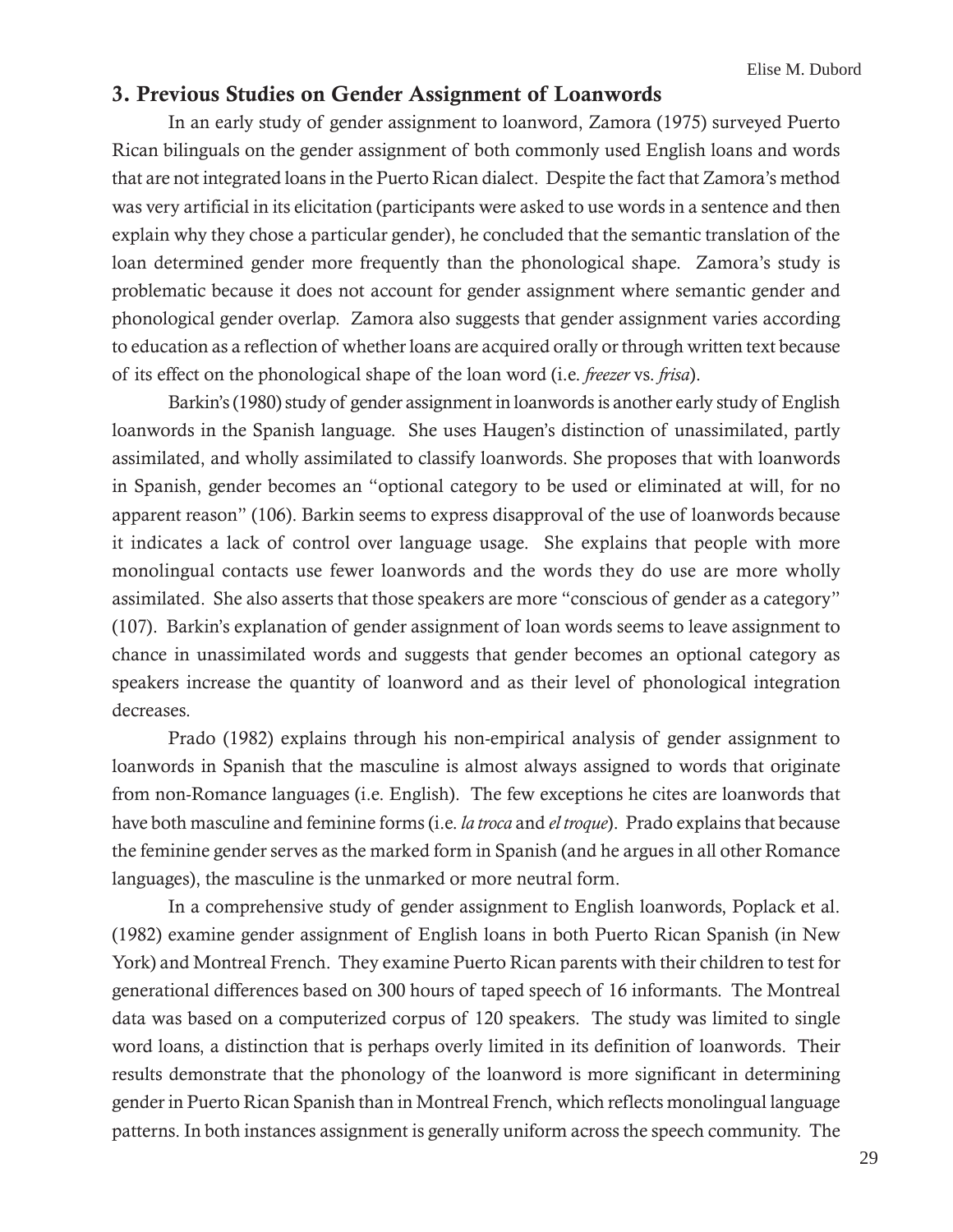authors explain that this factor is more influential than bilingual ability as they had originally set out to determine using different generations as a representation of different stages of language attrition. Contrary to Barkin (1980), Poplack et al. found that Spanish syntax rules determined the expressions of gender assignment rather than the phonological integration of the loan. They also conclude that there is no clear evidence for the masculine as the unmarked gender of loans, citing the lack of feminine phonological endings such as *-a* in English loans.

Smead (2000a) conducts a study of loanwords in two dictionaries of Spanish in the Southwest that distinguishes between a general Chicano Spanish dialect and the dialect of New Mexico and Southern Colorado. His very thorough literature review discusses in depth several previous studies on gender assignment in Spanish as well as gender assignment to loan words. An obvious deficiency of his study is the applicability of his findings based on data from dictionaries rather than actual spoken language. His findings are similar to Poplack el al. (1982), yet he adds the distinction of terminal morphemes versus terminal phonemes as well as the distinction between synonymic and hyperonymic gender. He concludes that in addition to loans with biological sex, morphological and phonological composition overwhelmingly determine gender assignment.

## **4. Methods**

### **4.1 Participant Sample**

The sample in this study consisted of eighteen Mexican-American speakers of Spanish in Southern Arizona based on interviews conducted by nine graduate students (1 male and 8 female) in February and March of 2004. Each interviewer conducted interviews with two participants; 7 interviews were conducted individually and 11 were conducted with interviewees and/or others present. Each interview lasted approximately 45 minutes for individual interviews and up to 90 minutes for group interviews, with a total of approximately 25 hours of interviews. The interviews were conducted mainly in Spanish with different degrees of code-switching and English as determined by the interviewees. The relationship between interviewer and interviewees ranged from student/teacher, acquaintances, and friends. Two interviewers were native Spanish speakers and seven were non-native Spanish speakers. Each interviewer transcribed the recording of his or her own interviews. The participants (nine male and nine female) ranged in age from 18 to 56 with an average age of 33. The participants' language proficiency can be classified as: 4 Spanish monolingual, 3 Spanish dominant, 6 balanced bilingual, and 5 English dominant1.

### **4.2 English nouns**

30 The unit of analysis was the noun phrase that was characterized by having an English noun(s) and Spanish determiners and/or modifiers that signaled gender assignment to English words. There were 242 noun phrases identified, 68 of which were repetitions of the same noun. I therefore based my analysis on 174 tokens, counting repetitions as separate tokens only when the same nouns were assigned both male and female gender in different noun phrases (11 nouns accounting for 22 tokens). In addition, one token was assigned both male and female gender within a single noun phrase. I eliminated loan translation such as: *los grados* (academic grades), *las aplicaciones* (applications), *los periodos* (class periods) because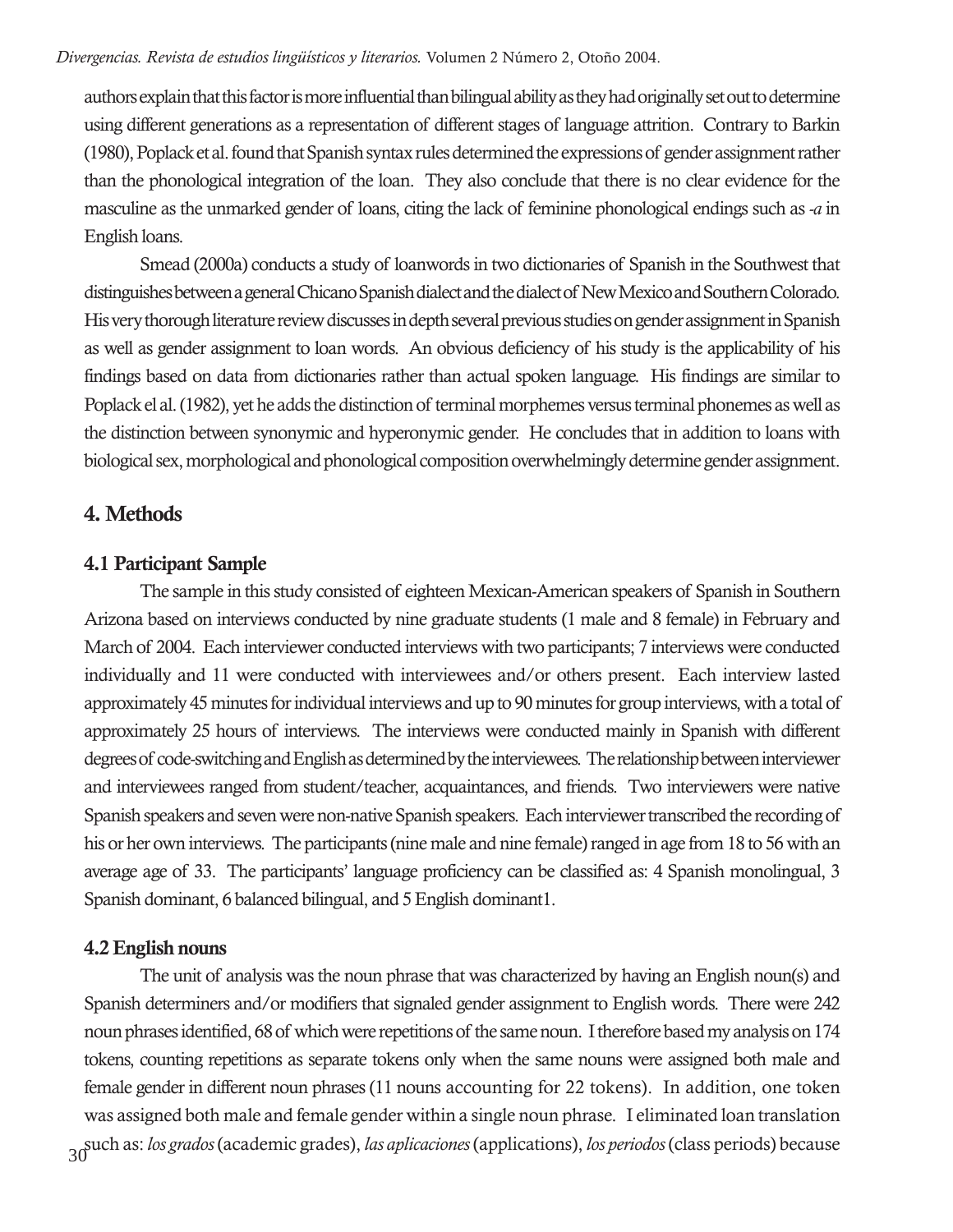they constitute what Smead (2000b: 162) terms "calquewords" where a Spanish word takes on the meaning of an English word, displacing the original Spanish meaning. Because calquewords consistently followed traditional Spanish gender assignment in the corpus of this study, they were not considered. There is one exception of a calqueword with variable gender assignment that will be discussed in section 6. All tokens were collected from semi-spontaneous speech in interviews following the model of Poplack et al. (1982) and Blas Arroyo and Tricker (2000) rather than relying on elicited responses or written texts as other previous studies have done (see for example, Zamora, 1975; Barken, 1980; Bonfield, 1994; Sánchez, 1995; Smead, 2000a; & Callahan, 2002).

My data includes all English words that were assigned gender in the corpus regardless of whether it was a proper noun (*Desert View*) or not (*shirt*). I did not consider the phonological integration of the English words as in Barkin (1980) due to the lack of phonological information in the transcription. I also did not consider social integration that could possibly be measured through repetition of tokens due to the limited number of total tokens in the corpus.

## **4.3 Coding**

The corpus was first divided into three categories for purposes of analysis: nouns with biological sex, proper nouns without biological sex, and the remaining nouns were categorized as general nouns. Examples of each grouping are listed below:

**Group 1**. Biological sex (*country boys, tenant, Will Smith, Barney*)

**Group 2**. Proper nouns (*Grande Tortilla Factory, Lincoln, Ruby Road, Cactus Grill*)

**Group 3**. General nouns (*recess, shirt, psychology class, baggy pants*)

Gender assignment of the noun was determined by Spanish determiners and/or modifiers of the English nouns. Table 1 summarizes gender assignment according to the category of noun and the total distribution of gender for all tokens.

| Nouns with biological sex  | 28 masculine  | 80%   |
|----------------------------|---------------|-------|
|                            | 7 feminine    | 20%   |
|                            | 35 total      | 100%  |
| Proper nouns without       | 27 masculine  | 60.0% |
| biological sex             | 17 feminine   | 37.8% |
|                            | 1 both        | 2.2%  |
|                            | 45 total      | 100%  |
| G eneral nouns             | 75 masculine  | 79.8% |
|                            | 19 feminine   | 20.2% |
|                            | 94 total      | 100%  |
| <b>Total English words</b> | 130 masculine | 74.7% |
|                            | 43 feminine   | 24.7% |
|                            | l b oth       | 0.6%  |
|                            | 174 total     | 100%  |

#### Table 1

### Gender assignment to English nouns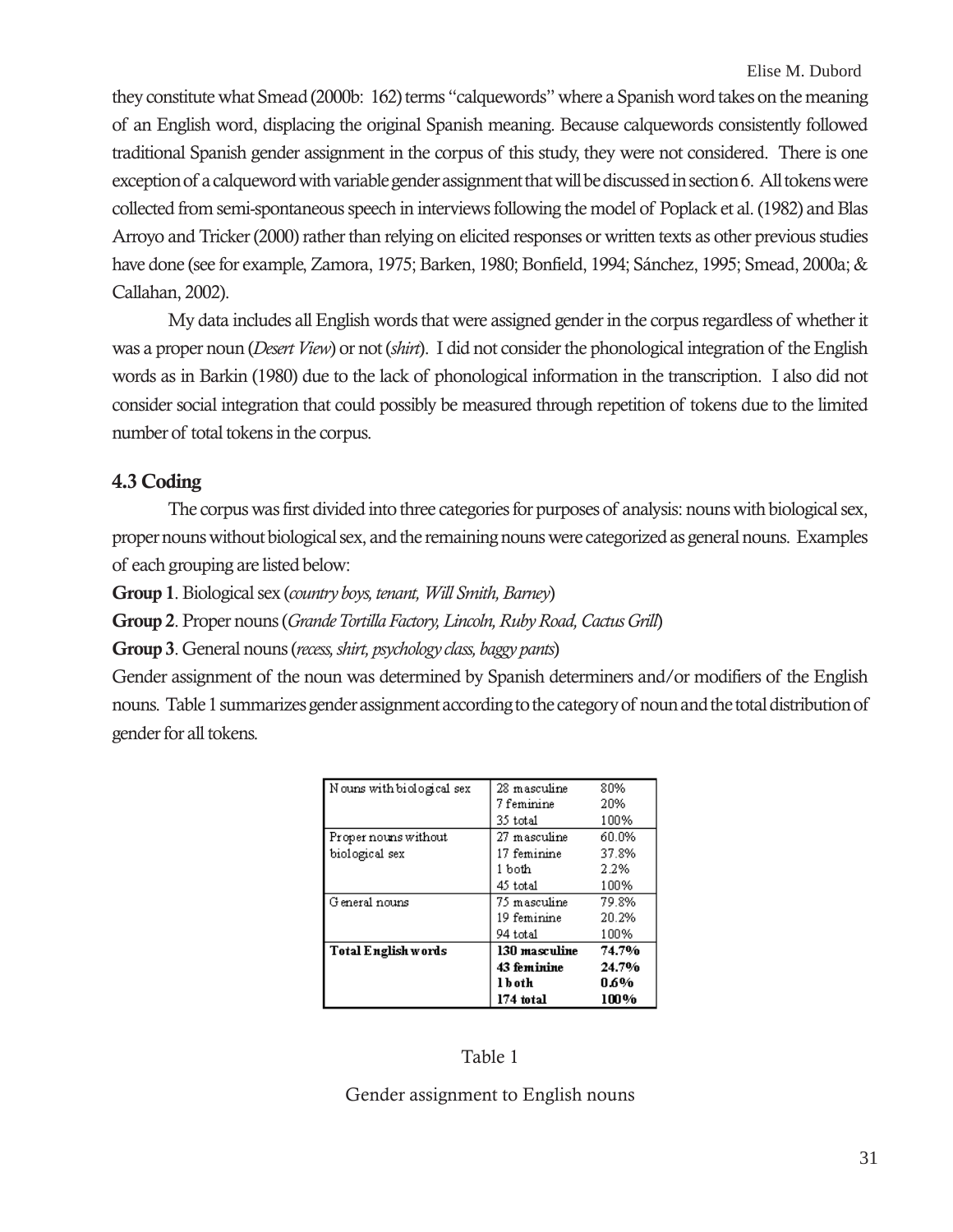## **5. Factors for Gender Assignment**

Based on Poplack et al. (1982), three categories were identified as possible factors that determine gender assignment to English words. Biological sex, phonological gender and analogical gender were identified for each English word as masculine, feminine, or neutral.

# **5.1 Biological sex**

Biological sex was coded as either masculine (M) or feminine (F) according to the sex of the person or animal represented by the noun as exemplified in the following list.

*Batman* – M

*sophomores* – M

## *Miss Ross* – F

*baby* – F (referring to a female)

Both proper and general nouns were included in this category of analysis. Thirty-five tokens were considered in the analysis of biological sex. As Table 2 demonstrates, masculine gender assignment is highly standardized for biologically masculine nouns (96.2%). The one token that was assigned feminine gender despite masculine biological gender, was first assigned feminine gender and then later assigned masculine gender by the same speaker (la Ashton Kutcher, el Ashton Kutcher). There were significantly fewer total tokens of biologically feminine nouns with 75% receiving feminine gender assignment. The two exceptions in this instance were *el baby* and *el Bachelorette*. According to the context of the token, *baby* referred to a female, yet standard gender assignment to *bebé* in Spanish is masculine, regardless of gender, although *la bebé* is used in several dialects to refer to a female baby. The inclusion of *el Bachelorette* (the name of a television program) in the category of biological sex is debatable because it could be categorized as having analogical gender based on an analogical translation based on show (*el programa*), rather than bachelorette (*la soltera*). This token was included based on the most transparent syntactical meaning of bachelorette. Because of the ambiguity of the source of gender assignment in the example of *el Bachelorette* and constraints of the analogical translation of *el baby*, it is likely that these two tokens are not representative of feminine gender assignment according to biological sex.

|                     | Masculine   | Feminine   |
|---------------------|-------------|------------|
|                     | assignment  | assignment |
|                     |             |            |
| <b>Biologically</b> | 26/27       | 1/27       |
| masculine           | 96.2% masc. | 3.8% fem.  |
| <b>Biologically</b> | 28          | 6/8        |
| feminine            | 25% masc.   | 75% fem.   |

Table 2

Gender assignment according to biological sex

# **5.2 Phonological and analogical gender**

All tokens were also coded according to the phonological and analogical gender of the English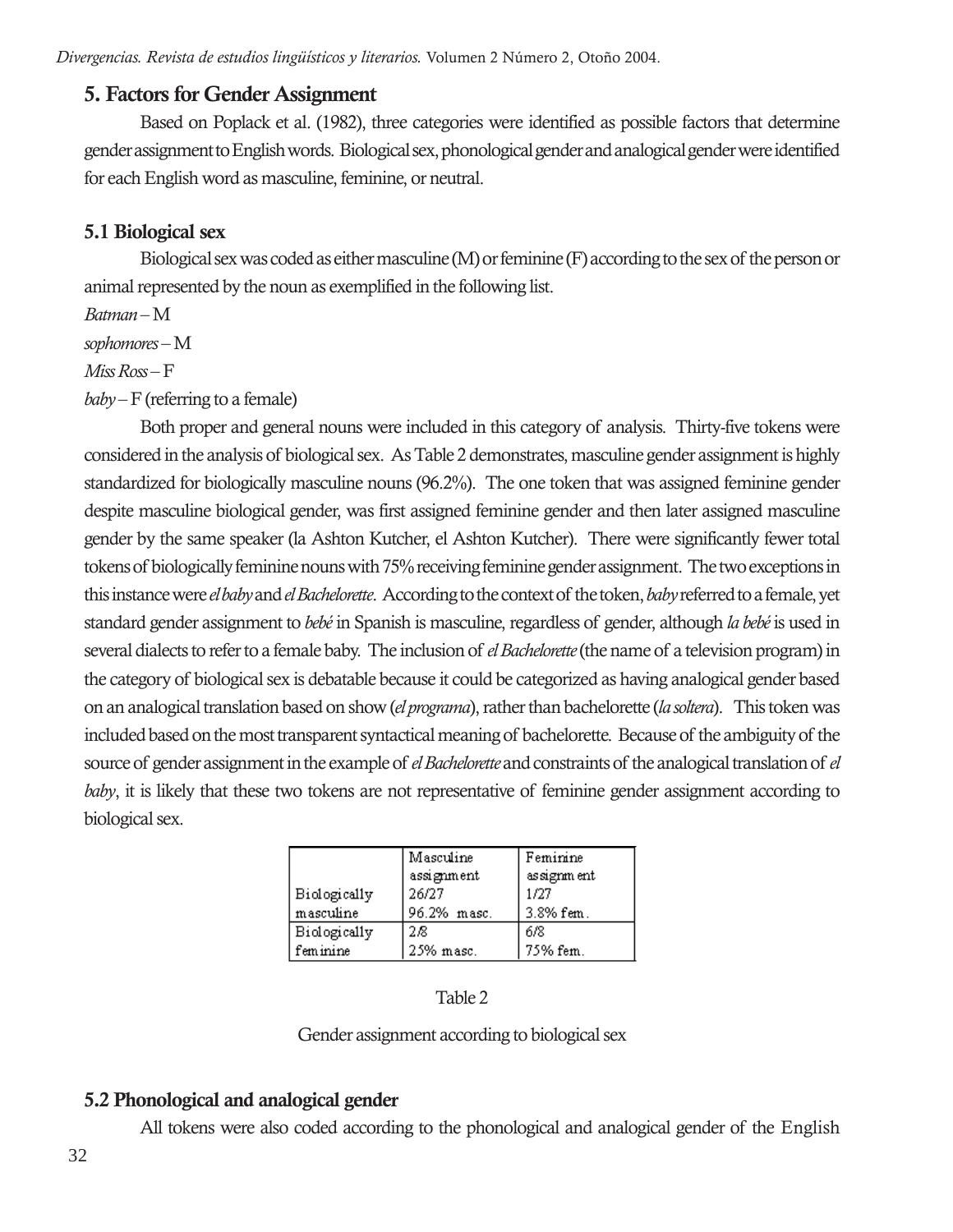word. This included proper nouns and general nouns, while eliminating nouns from the category of biological sex.

#### **5.2.1 Phonological gender**

Phonological gender was determined according to the phonological shape of the word ending based on Smead (2000a) and Teschner and Alatorre's (1984) classifications of Spanish gender based on word endings. Words ending orthographically or phonetically in -l, -o, -n, -e, -r, and -s were coded as masculine (M). Words ending in -a, -d, -ion, -is, were coded as feminine (F). Words ending in  $-z$ , which are typically divided between masculine (40%) and feminine gender (60%) in Spanish (Teschner, 1983: 255), were not encountered in the corpus of English words. Words that did not correspond with the ending mentioned above were coded as phonetically neutral (N). The following list demonstrates examples of phonological coding of English words from the corpus.

dishwasher –M parquiadero – M Lincoln – M  $beads - F$ troca – F Pima – F project – N  $\text{truck} - \text{N}$ Spanish – N

Table 3 shows the distribution of masculine and feminine gender assignment according to the phonological shape of the English word. English words were first analyzed separately in the category of proper nouns (group 2) and general nouns (group 3) and then together for all proper and general nouns without biological sex. For proper nouns there was a higher percentage of feminine assignment across phonologically masculine, feminine and neutral words as compared to general nouns, but these finding are based on significantly lower numbers of tokens. When the two groups are analyzed together, phonologically masculine words are assigned masculine gender in 82.3% of tokens, phonologically feminine words are assigned feminine gender in 38.9 of tokens, and phonologically neutral words are assigned 70.7% masculine and 29.3% feminine. In all categories masculine gender assignment prevails in the following order according to greatest percentage of masculine assignment first: phonologically masculine, phonologically neutral, and phonologically feminine.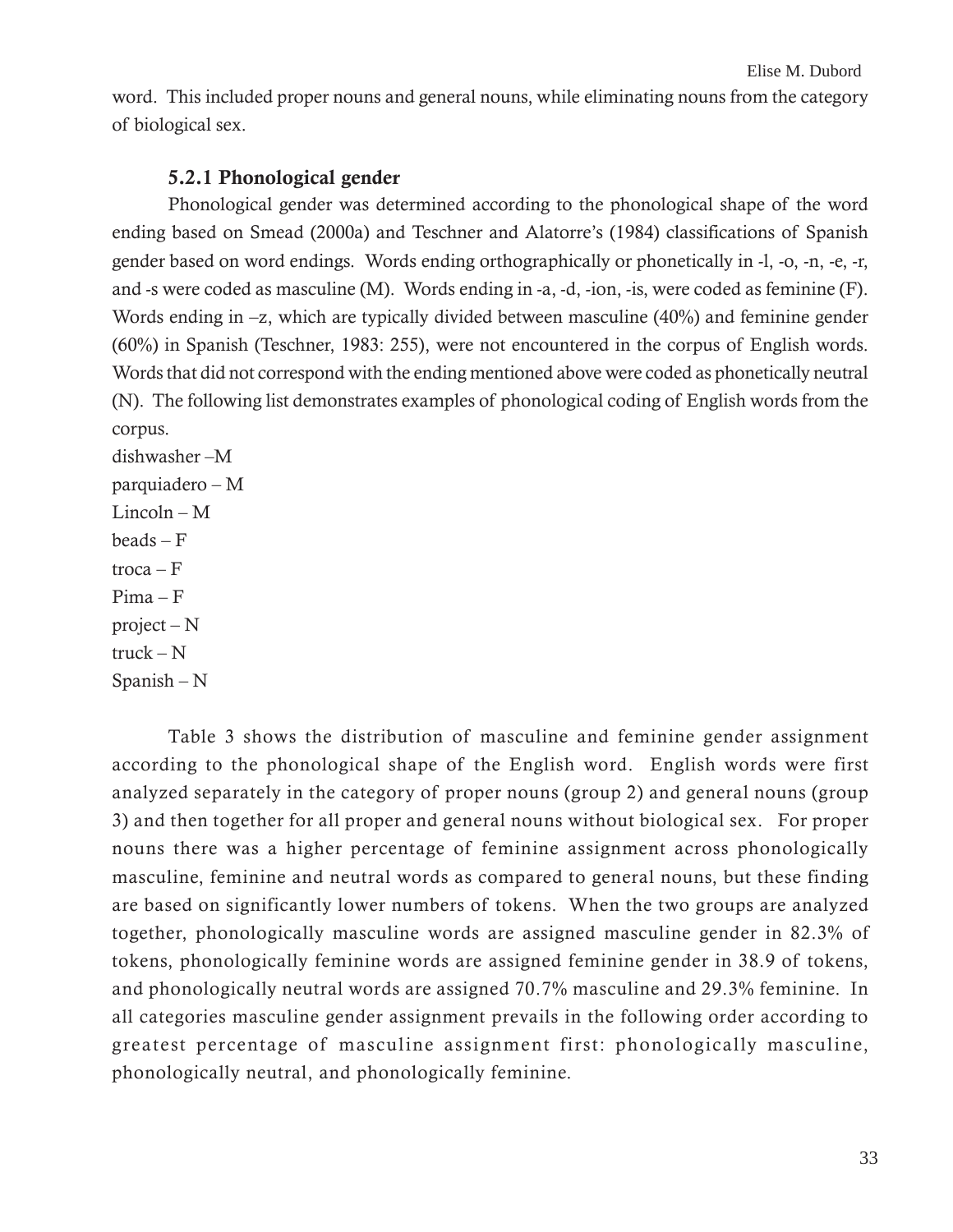|                                                       | Masculine assignment |             | Feminine assignment |            |
|-------------------------------------------------------|----------------------|-------------|---------------------|------------|
| Proper nouns<br>Phonologically masculine              | 9/13                 | 69.2% masc. | 4/13                | 30.8% fem  |
| Phonologically feminine                               | 4Л                   | 57.1% masc. | 3Л                  | 42.9% fem. |
| Phonologically neutral                                | 14/24                | 58.3% masc. | 10/24               | 41.7% fem. |
| General nouns<br>Phonologically masculine             | 42/49                | 85.7% masc. | 7/49                | 14.3% fem  |
| Phonologically feminine                               | 7/11                 | 63.6% masc. | 4/11                | 36.4% fem  |
| Phonologically neutral                                | 27/34                | 79.4% masc. | 7/34                | 20.6% fem  |
| <b>Proper and General</b><br>Phonologically masculine | 51/61                | 82.3% masc. | 11/51               | 17.7% fem. |
| Phonologically feminine                               | 11/18                | 61.1% masc. | 7/18                | 38.9% fem  |
| Phonologically neutral                                | 4/58                 | 70.7% masc. | 17/58               | 29.3% fem  |

#### Table 3

Gender assignment according to phonological gender

## **5.2.2 Analogical gender**

Analogical gender was coded based on Spanish translation of the English word as masculine (M), feminine (F), or neutral (N) when a semantic equivalent could not be identified. For proper nouns without biological sex, the analogical gender was coded according to the corresponding general noun (i.e. *Panda* was coded as analogically masculine because it refers to a restaurant, *restaurante* is masculine). A native Spanish speaker from northern Mexico confirmed the translation of the English words to assure that the analogical gender was determined by the word that most closely corresponded with the semantic translation of the English word. The following list provides several English nouns with their semantic translations and resulting analogical gender.

mall (*el centro comercial*) M

cell phone (*el cellular*) M

Safeway (name of supermarket – *el supermercado*) M

shirt (*la camisa*) F

high school (*la preparatoria*) F

Salpointe (name of school – *la escuela*) F

spring break (no equivalent term) N

As suggested by Rodríguez (1986), gender assignment to acronyms in Spanish tend to be determined by the principle name in the phrase, and acronyms from other languages tend to be determined by the gender of the equivalent translation of the principle name in the foreign language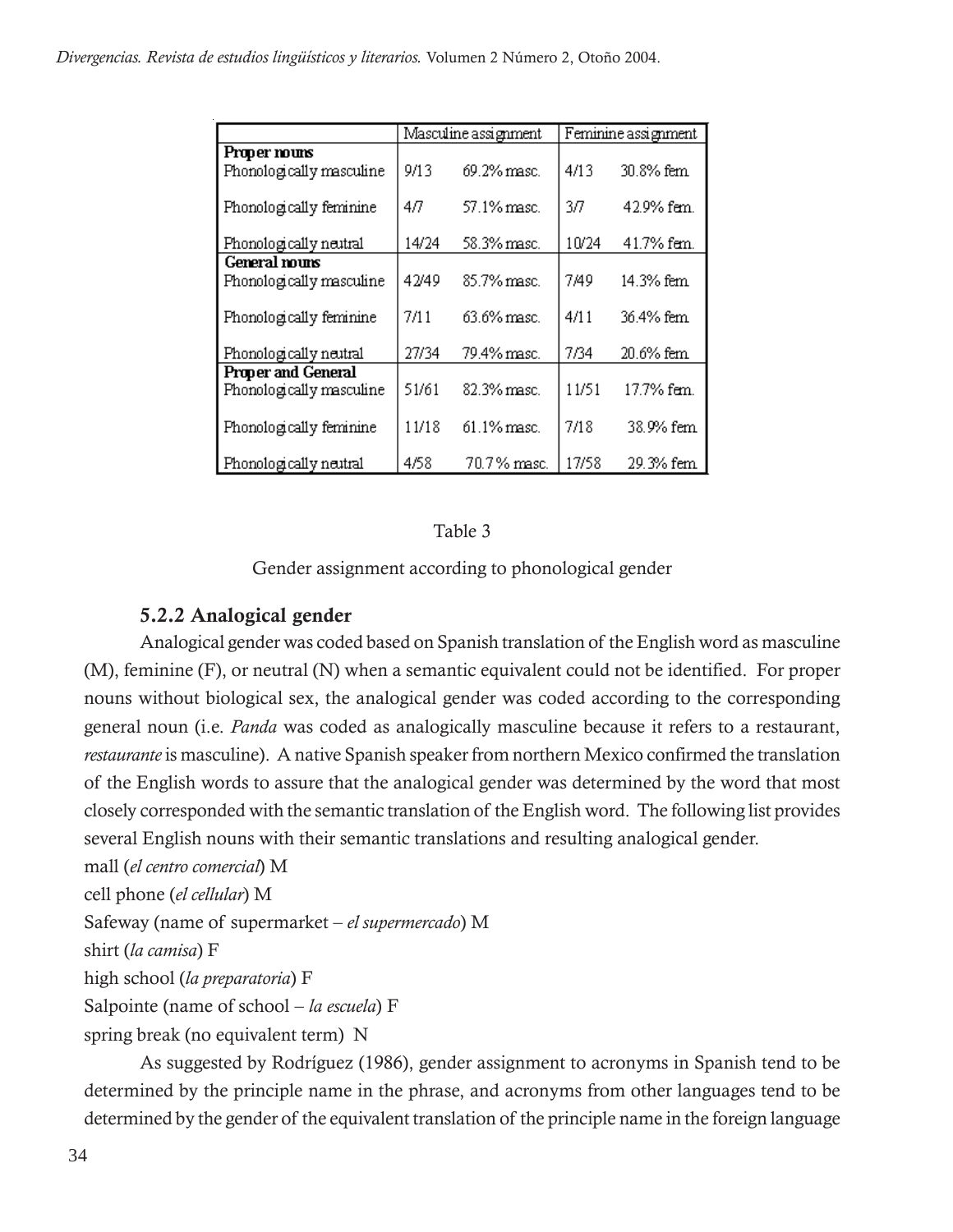(English in our study). The one token that is an acronym in our corpus *la ASDB*, whose complete name is *Arizona School of the Deaf and the Blind*, follows Rodríguez's rule for gender assignment using *School* as the principle word whose analogical equivalent is feminine in Spanish (*la escuela*).

In Table 4 the distribution of masculine and feminine assignment according to analogical gender is provided for general nouns and proper nouns and their gender. The distribution between masculine and feminine assignment is remarkably similar across all categories when comparing analogical gender with the distribution of phonological gender from the previous section.

|                                                        | Masculine assignment |             | Feminine assignment |           |
|--------------------------------------------------------|----------------------|-------------|---------------------|-----------|
| Proper nouns<br>Analogically masculine                 | 16/22                | 72.7% masc. | 6/22                | 27.3% fem |
| Analogically feminine                                  | 11/22                | 50.0% masc. | 11/22               | 50.0% fem |
| <b>General English nours</b><br>Analogically masculine | 49/57                | 86.0% masc. | 8/57                | 14.0% fem |
| Analogically feminine                                  | 22/33                | 66.7% masc. | 11/33               | 33.3% fem |
| Analogically neutral                                   | 4/4                  | 100% masc.  | 0/4                 | 0% fem    |
| <b>Proper and General</b><br>Analogically masculine    | 65/79                | 82.3% masc. | 14/79               | 17.7% fem |
| Analogically feminine                                  | 33/55                | 60.0% masc. | 22/55               | 40.0% fem |
| Analogically neutral                                   | 4/4                  | 100% masc.  | 0/4                 | 0% fem    |

#### Table 4

Gender assignment according to analogical gender

Due to the minimal distinction between the distribution of gender assignment according to phonological and analogical gender it is necessary to compare the two factors together.

#### **5.2.3 Phonological gender vs. analogical gender**

In order to determine if phonological or analogical gender was a greater indicator of masculine or feminine gender assignment for English nouns (having first removed the category of biological sex), nouns were grouped in six categories: 1) masculine phonologically and analogically, 2) masculine phonologically and feminine analogically, 3) feminine phonologically and analogically, 4) feminine phonologically and masculine analogically, 5) neutral phonologically and masculine analogically, and 6) neutral phonologically and feminine analogically. Words that were analogically neutral were removed from the sample because there were only four tokens and all were assigned masculine gender. Words in the six categories were identified as either being assigned masculine or feminine gender (and both in one case). Table 5 reports the distribution between masculine and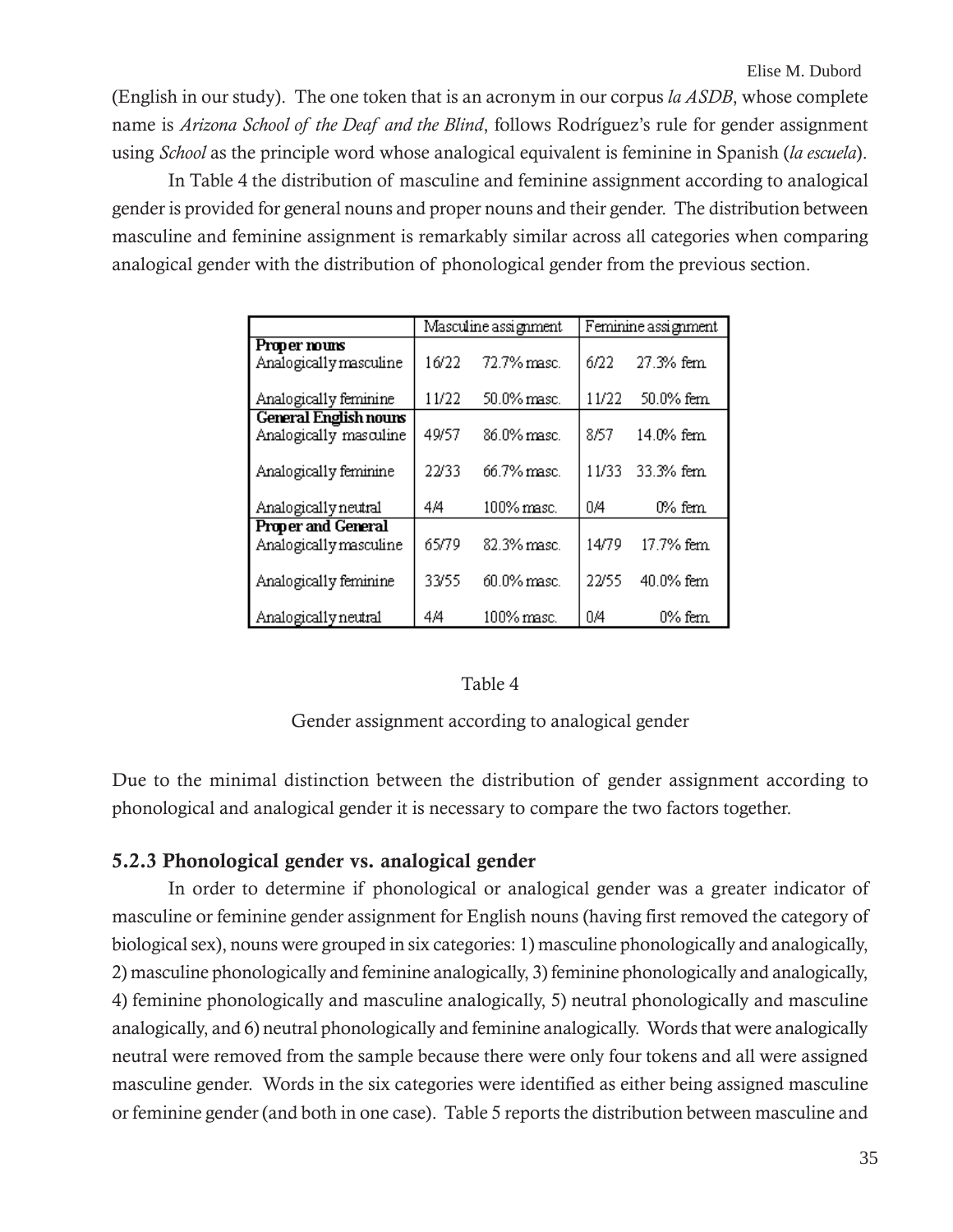*Divergencias. Revista de estudios lingüísticos y literarios.* Volumen 2 Número 2, Otoño 2004.

feminine gender assignment for each of the six categories. An example from the corpus is shown in italics for both masculine and feminine gender assignment in each category.

|                     | Masculine assignment                   | Feminine assignment                  | Masc, and fem.<br>assignment                                   |
|---------------------|----------------------------------------|--------------------------------------|----------------------------------------------------------------|
| $M(Ph)$ and $M(An)$ | 35/39 ex el recess<br>89.7% masc       | 4/39 ex. las Wranglers<br>10.3% fem. |                                                                |
| $M(Ph)$ and $F(An)$ | 15/22 ex el bill<br>68.2% masc         | 7/22 ex. la high school<br>31.8% fem |                                                                |
| $F(Ph)$ and $F(An)$ | 6/9 ex los beads<br>66.7% masc.        | 3/9 ex. la Ruby Road<br>33.3% fem    |                                                                |
| $F(Ph)$ and $M(An)$ | 5/9 ex. los play grounds<br>55.5% masc | 4/9 ex. la standard<br>45.5% fem     |                                                                |
| $N(Ph)$ and $M(An)$ | 25/32 ex. el thermostat<br>78.1% masc  | 6/32 ex. pura Spanish<br>18.8% fem.  | 1/32 3.1% both<br>ex. Southwest<br>Supermarket, la más<br>puro |
| $N(Ph)$ and $F(An)$ | 13/24 ex el internet<br>54.2% masc.    | 11/24 ex la navy<br>45.8% fem        |                                                                |

### Table 5

General and Proper Nouns (Phonological and Analogical Gender)

Graph 1 illustrates the percentage of gender assignment for each of the six categories in the cross tabulation of phonological and analogical gender. The number of tokens in each category is listed below the name of the category.





Distribution of masculine and feminine gender assignment according to phonological and analogical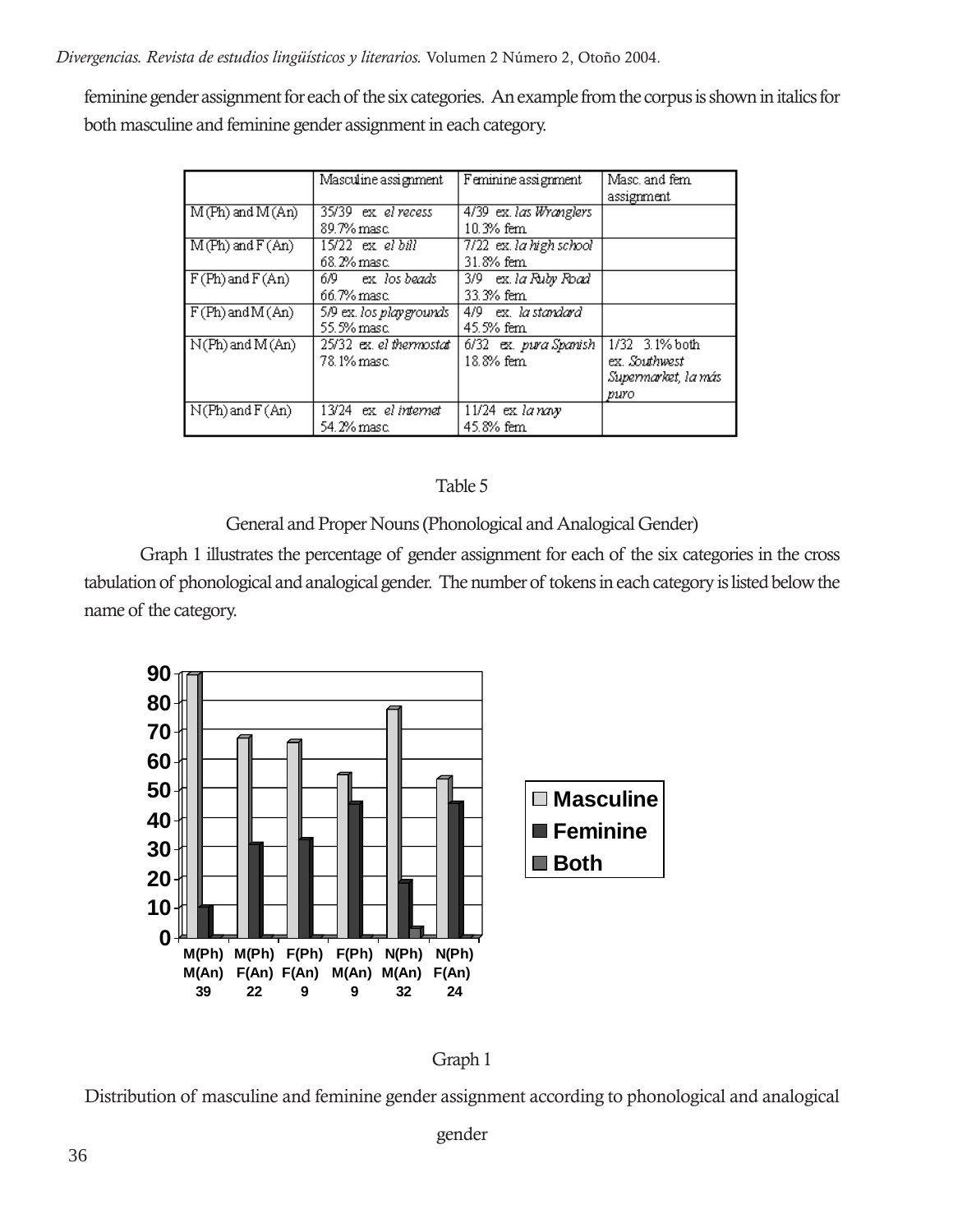Ph=Phonological gender An=Analogical gender M=Masculine F=Feminine N=Neutral

The first category of M(Ph)/M(An) has the greatest proportion of masculine gender assignment (89.7%) as was expected. The second and third categories of M(Ph)/F(An) and F(Ph)/ F(An) were closely related statistically (68.2% masculine and 31.8% feminine vs. 66.7% masculine and 33.3% feminine), although it should be noted that the second category had more than double the quantity of tokens found in the third category. This suggests that phonological shape has a lower effect on determining gender when the word is analogically feminine. The comparison that is most interesting for our analysis is that of category two M(Ph)/F(An) and category four F(Ph)/ M(An) because phonological and analogical genders are oppositional. Category two demonstrates a higher distribution of masculine gender than category four, and category four has a higher distribution of feminine gender than category two, suggesting that phonological gender is a greater indicator of gender assignment when phonological and analogical gender do not coincide. When phonological shape is not applicable (phonologically neutral), gender assignment is largely determined by gender (78.1% masculine assignment for phonologically masculine words and 45.8% feminine for phonologically feminine words). We must be cautious in interpreting the implications of this data due to the low number of tokens in each category, especially for words that were phonologically feminine with only nine words in each category.

# **6. Variation in Gender Assignment**

Poplack et al. (1982: 26) suggest that gender assignment is consistent within the speech community, with only 4% of their sample characterized by vacillation between forms. They conclude that bilingual norms established in the speech community are more influential than bilingual ability in the gender assignment to loanwords because once gender is assigned to a loanword, it is usually uniform between speakers. This data from the current analysis includes 152 total English words with gender assigned, twelve of which showed variation in gender assignment. This accounted for 7.9% of the corpus. Nouns that appeared with gender variation are listed below.

Ashton Kutcher beads club drive-in fake IDs high school middle school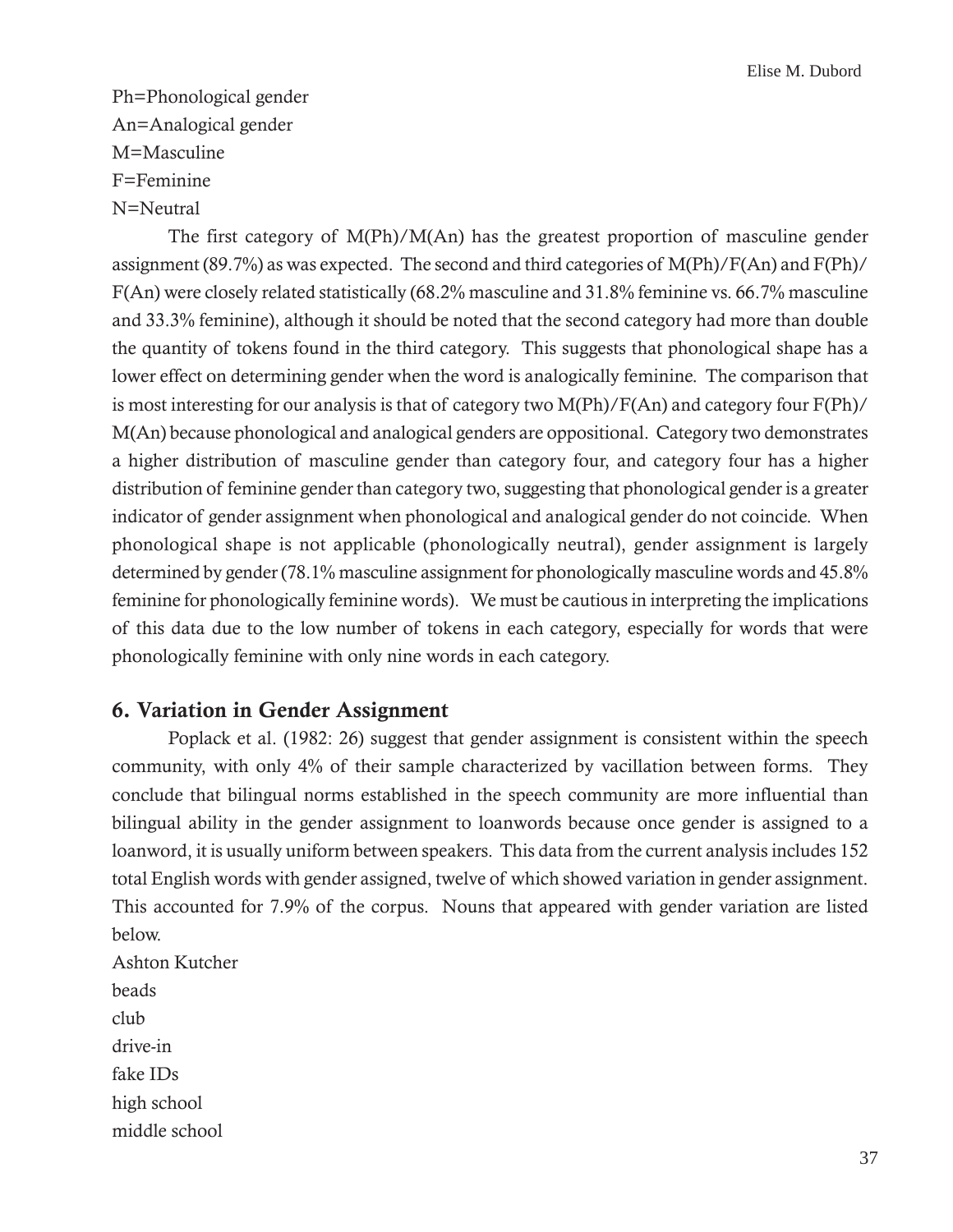*Divergencias. Revista de estudios lingüísticos y literarios.* Volumen 2 Número 2, Otoño 2004.

ordenes Pima (name of community collage) Pin Safeway (name of supermarket) Southwest Supermarket

For variation in gender assignment in our corpus, one English dominant participant used both variables within his own speech for three words (Ashton Kutcher, beads, and Southwest Supermarket) and two of his gender assignments contrasted with other participants (club and fake IDs). The remaining variation was divided between bilinguals and English dominant speakers. No Spanish dominant participants varied in gender assignment to English words in their own speech or with other participants. The one surprising exception came from a monolingual Spanish speaker in his use of a calqueword (órdenes- meaning orders, *pedidos* or *encargados* in Spanish) that was included as a token because it appeared with both masculine and feminine gender assignment (*las órdenes* and *los órdenes*).

# **7. Conclusions**

Biological sex is the most significant factor for determining gender assignment of English words. For nouns without biological sex, analogical and phonological genders have the same influence on gender assignment when analyzed separately. When phonological and analogical genders are analyzed together, phonological gender has a greater influence on gender assignment than analogical gender. These results confirm the findings of both Poplack et al. (1982) and Smead (2000a) who demonstrated that after biological sex is removed, phonological shape is a greater determiner of gender assignment than analogical shape in Spanish gender assignment to English words.

Variation in gender assignment of English words appears to characterize a small proportion of English words. Variation is generally found in unestablished loans and proper nouns with a few exceptions (*high school* and *club*). Variation appears to be greater for English dominant and bilingual individuals who use Spanish less frequently than other participants in the study. This variation could be a possible indicator of linguistic insecurity or language attrition.

For future research, the present study would benefit from a larger corpus of data and greater specification of phonological integration of English words. This could lead to a more comprehensive analysis of the integration of English words into the Spanish lexicon. A larger corpus would allow also for more repetition of tokens that would lead to broader analysis of variation in gender assignment.

## Notes:

1 I thank Cindy Ducar for the use of her categorization of the participants' language proficiency.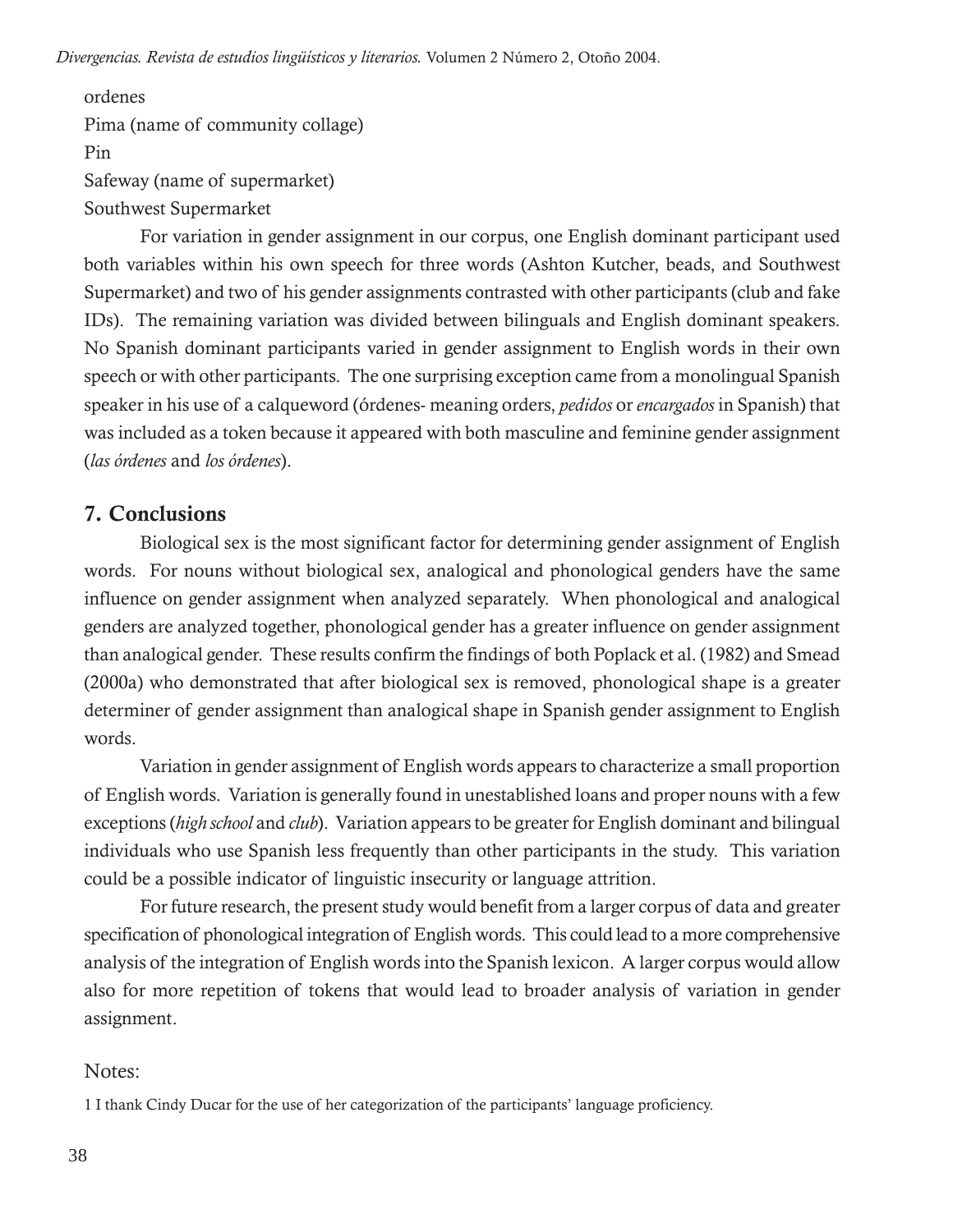## **Works Cited**

Barkin, F. (1980). The Role of Loanword Assimilation in Gender Assignment. *Bilingual Review/Revista bilingüe. 7(2), 105-112.*

Blas Arroyo, J. L. & D. Tricker (2000). Principles of Variationism for Disambiguating Language Contact Phenomena: The Case of Lone Spanish nouns in Catalan Discourse. *Language Variation and Change. 12*, 103-140.

Bonfield, R. L. (1994). *Gender Assignment of English Loanwords in the Spanish Language*. Unpublished master's thesis. Brigham Young University.

Callahan, L. (2002). Codeswitching in Antonio Muñoz Molina's *Carlota Feinberg*: Determiner Gender and Noun Phrase Status. *Sintagma. 14*, 21-37.

Chaston, J. M. (1996). Sociolinguistic Analysis of Gender Agreement in Article/noun Combinations in Mexican American Spanish in Texas. *Bilingual Review/Revista bilingüe. 21*(3), 195-203.

García, M. (1998). Gender Marking in a Dialect of Southwest Spanish. *Southwest Journal of Linguistics. 17*(1), 49-58.

Poplack, S., A. Pousada, & D. Sankoff (1982). Competing Influences on Gender Assignment: Variable Process, Stable Outcome. *Lingua. 57*, 1-28.

Prado, M. (1982). El género en español y la teoría de la marcadez. *Hispania . 65*(2), 258- 266.

Rodríguez, F. (1986). Problemas planteados en la asignación del género de siglas extranjeras. *Actas del primer congreso nacional de lingüística aplicada: Tema: Tendencias actuales en las aplicaciones de la lingüística*. R. Monroy (ed.), Murcia: Asociación Española de Lingüística Aplicada 411, 277- 286.

Sánchez, M. F. (1995). *Clasificación y análisis de préstamos del inglés en la prensa de España y México*. Lewiston, NY: Mellen University Press.

Smead, R.N. (2000a). On the Assignment of Gender to Chicano Anglicisms: Processes and Results. *Bilingual Review/Revista bilingüe. 25*(3), 277-297.

Smead, R. N. (2000b). Phrasal Calques in Chicano Spanish: Linguistic or Cultural Innovation? *Research on Spanish in the U.S.* A. Roca (ed.), Somerville, MA: Cascadilla Press. 162- 172.

Teschner, R. V. (1983). Spanish Gender Revisited: -Z Words as Illustrating the Need for Expanded Phonological and Morphological Analysis. *Hispania. 66*, 252-255.

Teschner, R. V. & Y. E. Alatorre (1984). The Gender of Spanish Nouns in –S: A Description Refined. *Hispania. 67*, 409-411.

Zamora, J. C. (1975). Morfología bilingüe: La asignación de género a los préstamos. *Bilingual Review/Revista bilingüe. 2*(3), 239-247.